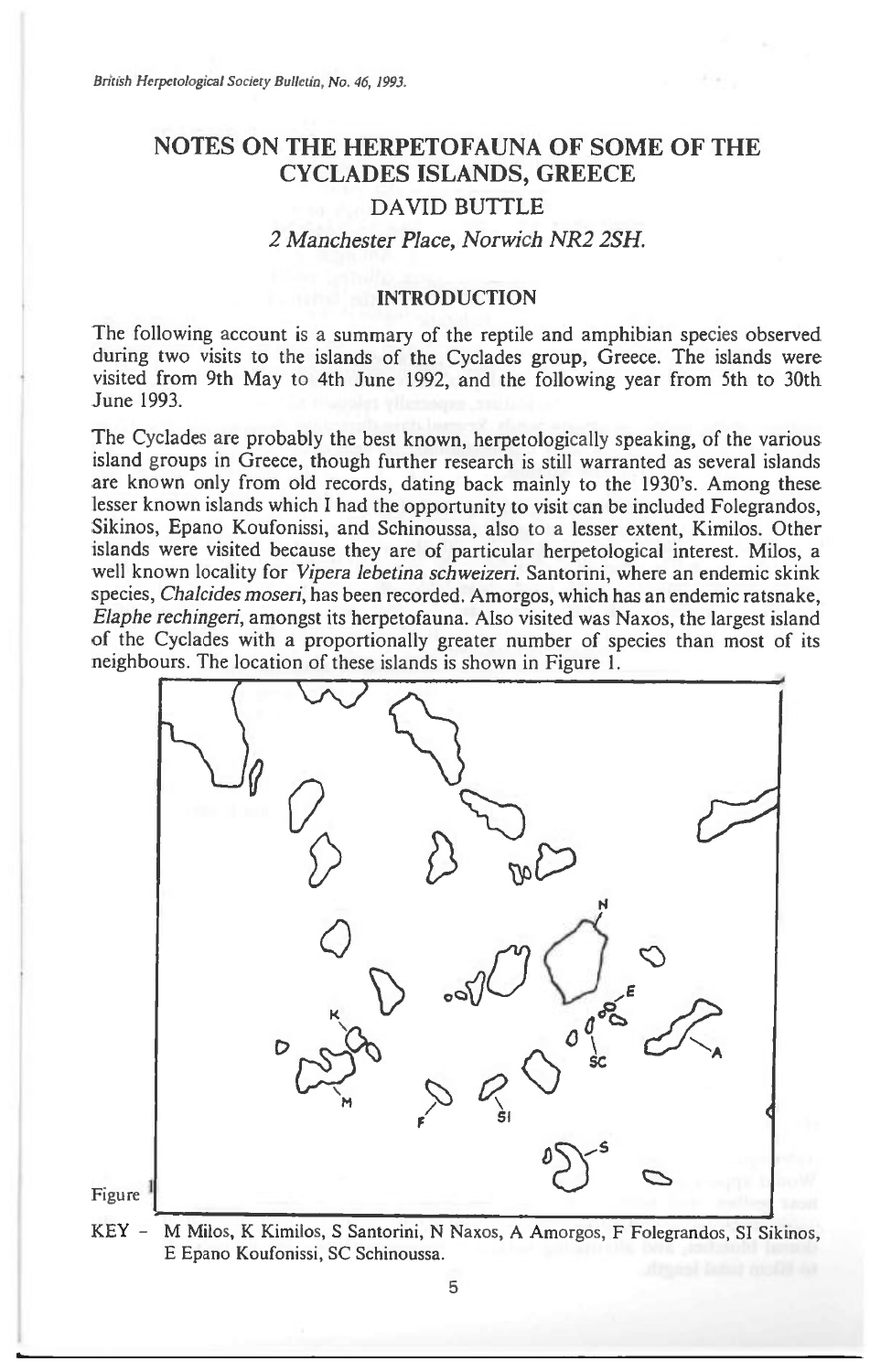**The majority of these islands, i.e. Folegrandos, Sikinos, Epano Koufonissi and Schinoussa, can be generally described as hilly and very barren, dominant vegetation being low phrygana with dense, spiny shrubs such** *as Calicotome villosa.* **Natural**  water courses on these islands are virtually non existent. Milos and Kimilos have **seasonal gullies and valleys which are important habitats for species such** *as Vipera lebetina.* **Santorini is a volcanic island virtually devoid of natural vegetation, much of the island given over to vineyards. Naxos has much more diverse habitats with small mountains rising to almost 1,000 metres and, in contrast to most other islands, has significant areas of green and fertile land. Amorgos is less fertile being hilly and rugged with valleys holding seasonal water courses, and having large areas of olive groves and orchards. Nevertheless, even on the latter two islands, phrygana covered hillsides are still the dominant habitats.** 

**Climate is typically southern Mediterranean, characterized by hot, dry, sunny summers, and moist warm winters (only one day of heavy rain was experienced during my two trips). An important climatic feature, especially relevant to herpetological surveys, are the frequent and very strong winds. Several days during my visits were frustratingly windy with subsequent reduced reptile activity, on one occasion being so severe as to cause cancellation of ferry sailings.** 

**MILOS (9th-12th, 18th May 1992; 5th-8th June 1993)** 

## *Tenuidactylus kotschyi saronicus* **(Gekkonidae)**

**Very abundant. This diurnal gecko, formerly placed in the genus** *Cyrtodactylus,* **was the most frequently seen reptile on the island. Usually on dry stone walls and rockpiles, in some areas found under almost every large rock turned.** 

# *Hemidactylus turcicus turcicus* **(Gekkonidae)**

**Not particularly common, only six specimens found. Unlike the above species not seen active during daylight hours.** 

# *Ablepharus kitaibelii kitaibelii* **(Scincidae)**

**Seven adults found under ground cover.** 

# *Lacerta trilineata hansschweizeri* **(Lacertidae)**

**Occasional. Ten adults seen on walls or near gullies with adjoining bushes. Variable, both brownish and green coloured individuals seen.** 

#### *Podarcis milensis milensis* **(Lacertidae)**

**Very common, more so in cultivated areas, e.g. open fields with dry stone walls, than in phrygana type habitats.** 

#### *Elaphe situla* **(Colubridae)**

**One blotched adult of 86cm total length caught, near Adamas, after being seen active at 0915 hours in a dry stone wall between corn fields and olives.** 

# *Natrix natrix schweizeri* **(Colubridae)**

**A complete sloughed skin found in dry scrub next to dry stone wall, southeast of Adamas. Appeared uniform with no markings, colouration of this snake on Milos being either all black, grey with large black spots, or black with light yellow markings (Dimitropoulos, 1992).** 

# *Telescopus fallax fallax* **(Colubridae)**

**Would appear to be common. Six specimens found under rocks in dry scrub areas, near gullies, and next to dry stone walls in cultivated areas. Little variation in appearance, grey or light fawn ground colour with prominent, regular, dark brown dorsal blotches, and alternating narrow blotches on flanks. Ranged in size from 25 to 80cm total length. <sup>6</sup>**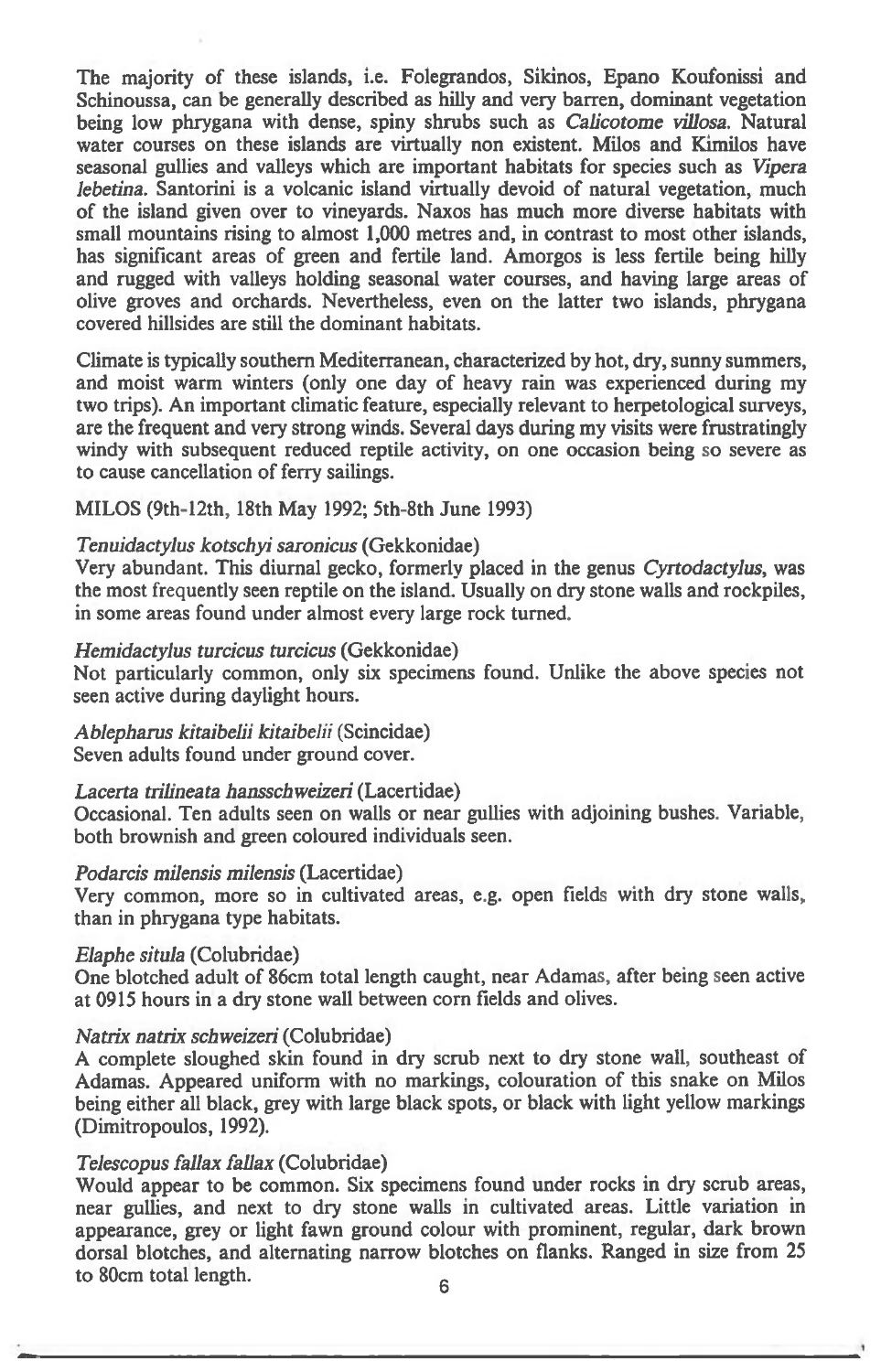#### *Vipera lebetina schweizeri* (Viperidae)

Adult male of 55cm approx. found under large rock on top of dead 'scrub pile next to deep, dry gully 4km southeast of Adamas. Gray ground colour with distinct, brown, transverse dorsal blotches. Two adult females, of 70 and 79cm total length, found dead on road next to corn fields near Zefiria and Provatas. A juvenile of 27cm total length was found in rockpiles bordering corn field, 4km east of Adamas. Light gray ground colour, brown crossbars on dorsal alternating with bars on flanks, tail tip light greenish yellow, venter dark gray with darker speckling. Most of the seasonal gullies favoured by this viper were seen in the west of the island, which has been recommended as a biogenetic reserve (Stubbs 1985, Corbett 1989, Mook 1986). Threatened by habitat loss through open cast mining, also by the indifferent attitude of the local authorities towards illegal collecting.

Other species occurring on Milos include *Eryx jaculus,* which is known from records dating back to the 1930's (Chondropoulos. 1989).

#### KIMILOS (13th-17th May 1992)

*Tenuidactylus kotachyi saronicus* (Gekkonidae) Extremely abundant.

#### *Hemidactylus turcicus turcicus* (Gekkonidae)

Five specimens found at Elinika, Aliki and Klima in the south of the island. Not previously mentioned in literature for Kimilos (Chondropoulos, 1986).

#### *Lacerta trilineata hansschweizeri* (Lacertidae)

Only three specimens seen. An adult male and female were observed basking together at the same refuge in a dry stone wall with thick bushes.

#### *Podarcis milensis milensis* (Lacertidae)

Common. Like *Vipera lebetina schweizeri* this species has a limited distribution, occurring on just a few of the Cyclades islands.

*Telescopus fallax fallax* (Colubridae) Two specimens found under rocks near dry stone walls bordering fields.

#### *Vipera lebetina schweizeri* (Viperidae)

An adult female of 63cm total length caught when found under large rock in dry valley stream bed with *Myrtus communis* bushes. Dark gray with indistinct markings. Normally a placid snake, flattened its head and struck vigorously while being caught. Four other adults found dead, two dead on road and two of which had obviously been killed by locals. Two of the dead specimens were found near water troughs, this species probably being attracted to water like other vipers such as V. *xanthina.* 

Also recorded on the island are *Eryx jaculus, Elaphe stiula* and *Natrix natrix schweizeri*  (Chondropoulos, 1989).

# SANTORINI (19th-21st May 1992)

# *Tenuidactylus kotschyi solerii x T. k. saronicus* (Gekkonidae)

Found to be uncommon, only a few specimens being seen on agricultural outbuildings east of Karterados. Its occurrence on Santorini was regarded as doubtful by Frör & Beutler (1978), since when it has been recorded by Tiedemann & Haupl (1982) and also mentioned by Hingley & Castle (1991).

*Hemidactylus turcicus turcicus* (Gekkonidae) Fairly common in dry stone walls and rockpiles.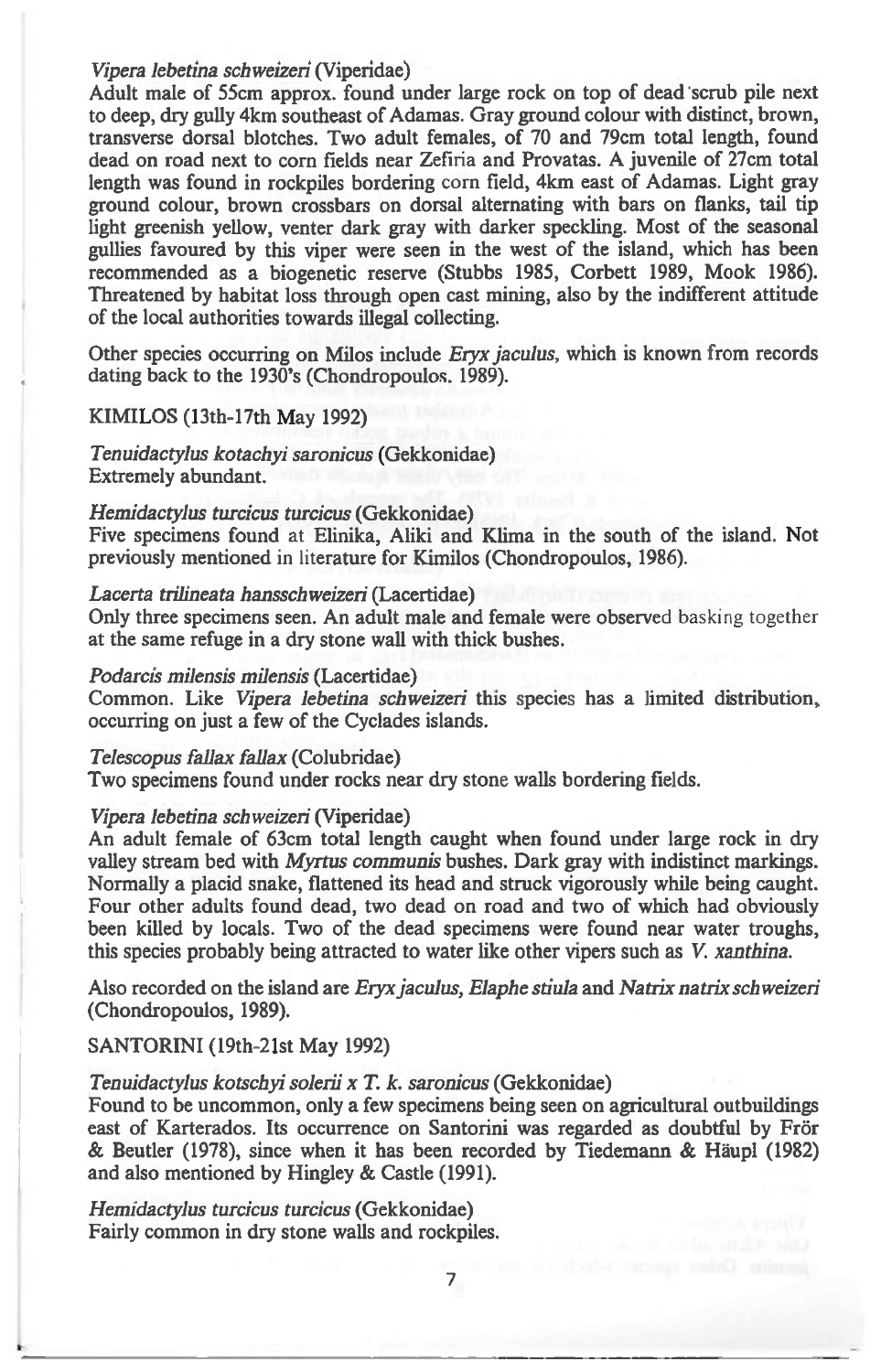# *Podarcis erhardii* (Lacertidae)

Extremely common and widespread. A versatile lizard, equally at home on the ground in open fields or on dry stone walls. Subspecific status controversial, considered belonging to either *P. e. naxensis* or *P. e. mykonensis* (Chondropoulos, 1986).

# *Telescopus fallax pallidus* (Colubridae)

One adult found under ground cover in a vine field. Indistinct and pale markings, superficially resembling a nominate specimen in a pre-slough condition. Usually a docile species, gave a single, innocuous bite when picked up, only the second of the nine specimens caught to do so.

An attempt was made to find the endemic skink species. *Chalcides mosezi,* which was only known from a single recorded specimen (Ahl, 1937). The locality given, between Gonia and Kamari, was carefully and extensively searched with a lot of ground cover turned, resulting in no skink species being found. The species has never been recorded by other researchers since its discovery and its presence on Santorini should now be regarded as doubtful. A further unusual recording was recently made by Hingley & Castle (1991), who found a robust gecko resembling *Eublepharis spp.*  the single example found was considered to be possibly an introduced specimen from the Middle East or North Africa. The only other specieis definitely present is *Elaphe situla* (Clark 1972, Fror & Beutler 1978). The records of *Coluber jugularis caspius*  and *Elaphe quatuorlineata* (Clark, 1968) on the basis of sloughs require confirmation.

NAXOS (22nd May 1992; 18th-20th June 1993)

# *Mauremys caspica rivulata* (Emydidae)

Two adults found active in partly dry, valley stream.

## *Tenuidactylus kotschyi saronicus* (Gekkonidae)

Common in both cultivated areas on dry stone walls and in more natural rocky areas. Eggs laid in pairs and singly found under large rocks.

#### *Agama stellio daani* (Agamidae)

A common species on dry stone walls; all of the concrete outbuildings in cultivated areas investigated were inhabited by at least one adult specimen. A very timid species, difficult to approach closely.

#### *Lacerta trilineata trilineata* (Lacertidae)

Several seen during May though no specimens were seen in June. Clark (1989) states that in summer this lizard becomes especially shy, secretive and difficult to observe. It was generally found in habitats with dense vegetation and bushes bordering cultivated areas.

#### *Podarcis erhardii naxensis* (Lacertidae)

Very common. Probably as a result of the richer vegetation on this island, compared to most others investigated, this lizard showed an increased tendency to be bright green dorsally with only a few brown coloured adult males seen.

#### *Eryx jaculus turcicus* (Boidae)

One adult found under rock in rock scree on dry, scrub covered hillside south of Naxos town.

#### *Elaphe quatuorlineata muenteri* (Colubridae)

A distinctly blotched juvenile of 35cm approx. was seen at the base of thick bushes next to agricultural outbuilding. Active at 1000 hours, temp. 23°C.

## *Vipera ammodytes meridionalis* (Viperidae)

One 42cm adult female caught when seen active at midday on same hillside *as E. jaculus.* Other species which are present, not found, include *Hemidactylus turcicus,*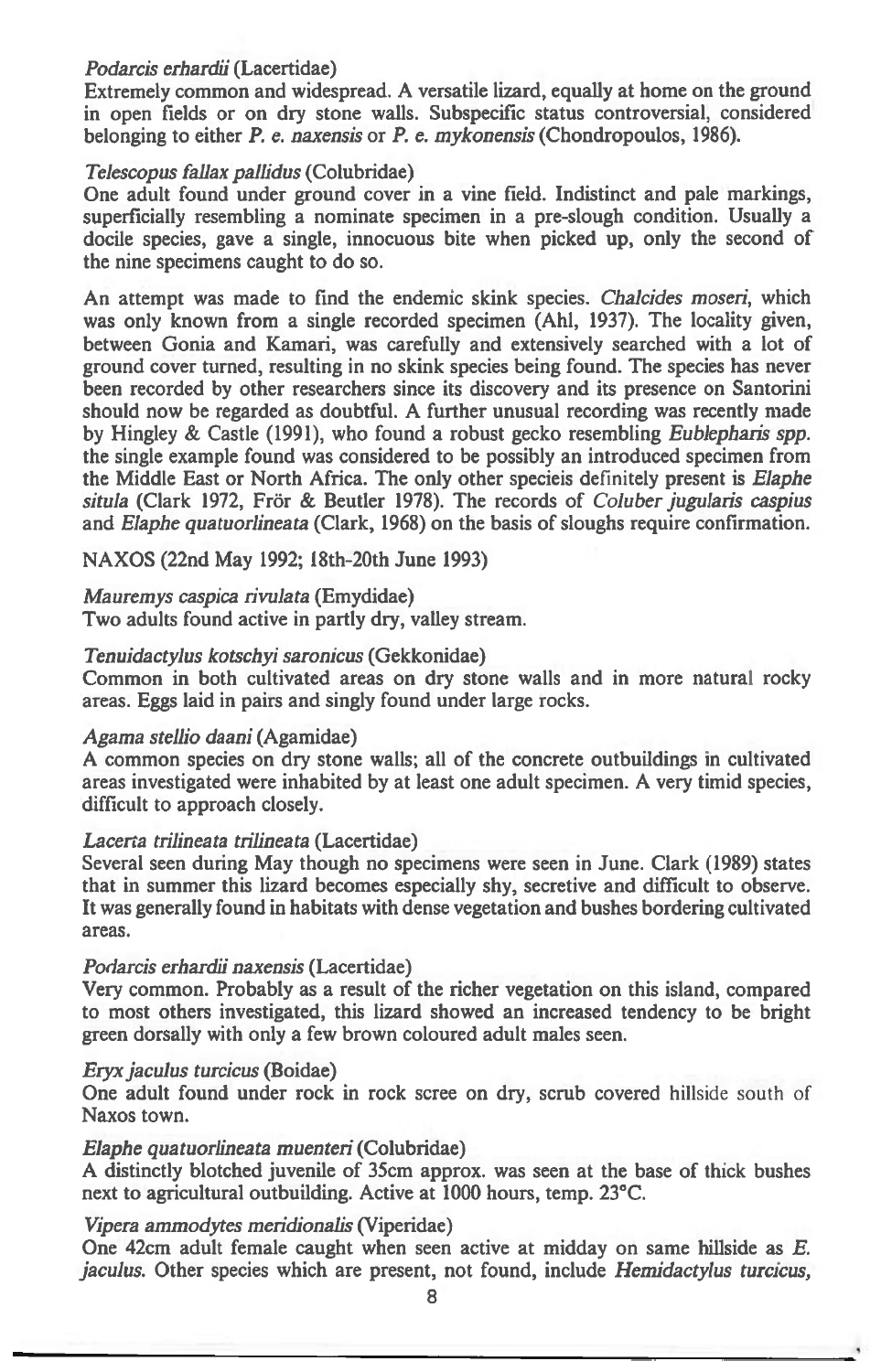*Ablepharus kitaibelii, Typhlops vermicularis,* **and** *Natrix natrix persa x N. n. schweizeri*  **(Chondropoulos, 1986, 1989). Also there is a rather doubtful old record (Werner, 1938) of** *Ophisaurus apodus,* **the only record of this species on the Cycladean islands.** 

**AMORGOS (23rd May — 2nd June 1992; 21st-24th June 1993)** 

#### *Bufo viridis* **(Bufonidae)**

**Several adults found under rocks in valleys with small pools, in irrigated fields and in a dry stream bed. Large specimens up to 8cm total length found.** 

#### *Rana ridibunda* **(Ranidae)**

**About a dozen individuals present at each of the small remaining pools in gullies of hillside valleys. Found in both May and June. This and the above species on Amorgos, were the only amphibians found on the two trips.** 

#### *Tenuidactylus kotschyi solerii x T. k. saronicus* **(Gekkonidae)**

**Extremely common, the most frequently seen reptile on the island. A few uniform gray specimens seen, the vast majority typically marked with dark gray crossbands.** 

*Hemidactylus turcicus turcicus* **(Gekkonidae) Very common. Sympatric with** *T. kotschyi* **and** *Podarcis erhardii.* 

#### *Ablepharus kitaibelii kitaibelii* **(Scincidae)**

**Common, particularly so in leaf litter of shady orchards and olive groves.** 

#### *Podarcis erhardii amorgensis* **(Lacertidae)**

**Very common. Ventral surface of captured adult males variable, greenish to bright yellow, pale to bluish green, a few specimens bright orange, the majority being greenish white. Dorsal colouration also variable, uniform green upper and brown lower dorsal with light dorsolateral stripes, or darkly reticulated.** 

#### *Eryx jaculus turcicus* **(Boidae)**

**Found to be very common and widespread during May with twenty individuals being found, usually under large rocks. In June only one specimen found, most of the rocks turned being too hot underneath to be used by snakes as cover. Largest specimen found 58cm total length, average total length of adults found being 42cm. Extremely docile. During two cloudy days in May several specimens were found active during midday. Although predominantly nocturnal, diurnal** activity **in this species has also been noted by Clark (1986b).** 

#### *Elaphe quatuorlineata* **(Colubridae)**

**One adult of 107cm total length caught while active at 1745 hours, temp. 21°C, light cloud, in olive field adjoining well vegetated gully. In contrast to the mainland** *E. quatuorlineata* **I have caught this snake was very aggressive, flattening the head, hissing and striking repeatedly. Longitudinal** stripes **darker and more prominent than in typical Cycladean** *E. q. muenteri* **adults, Clark (1990) has suggested that Amorgos specimens may warrant subspecific status.** 

**Also on record for Amorgos is** *Telescopus f fallax* **(Werner, 1938), and the endemic ratsnake** *Elaphe rechingeri.* **This snake differs markedly** from *E. quatuorlineata* **in lacking the distinctive striping and in having a lower subcaudal count (see Clark, 1971, 1990). Originally described as a distinct species by Werner in 1932, this snake continues to be erroneously referred to in present day literature as a subspecies of either** *E. quatuorlineata* **or** *E. longissima.* 

9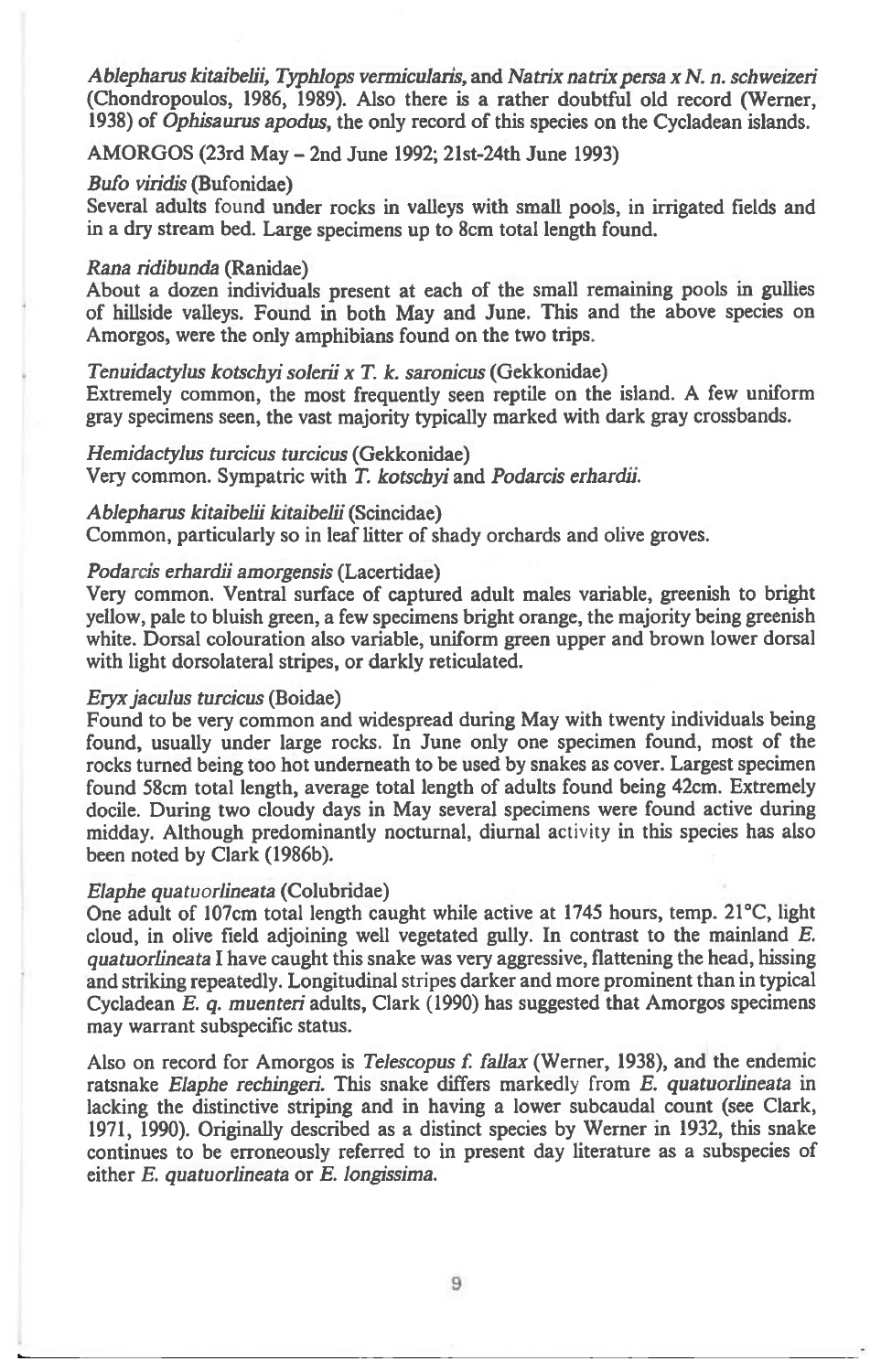# FOLEGRANDOS (9th-12th June 1993)

# *Tenuidactylus kotschyi* (Gekkonidae)

Would appear to be uncommon, only five adults being seen in dry stone walls and on concrete outbuildings. Not previously recorded on Folegrandos (Chondropoulos, 1986).

*Podarcis erhardii naxensis* (Lacertidae) Very common and widespread.

*Eryx jaculus turcicus* (Boidae)

Two specimens found under rocks in olive fields.

No other species have been recorded on the island.

SIKINOS (13th-17th June 1993)

*Tenuidactylus kotschyi saronicus* (Gekkonidae) Fairly common and widespread.

*Hemidactylus turcicus turcicus* (Gekkonidae) Common in dry stone walls, rockpiles. Eggs visible in ovidcuts of captured females.

# *Podarcis erhardii naxensis* (Lacertidae)

Very common. As on most islands investigated, variable in appearance. The majority of adult males were green on upper dorsal, brown on lower dorsal with prominent dorsolateral stripes. Females usually uniform brown with light dorsolateral stripes.

# *Vipera ammodytes meridionalis* (Viperidae)

Would appear to be fairly common, seven specimens found. Cycladean specimens tend to be much smaller than mainland specimens, the largest adult caught on Sikinos being only 37cm total length. Five had the typical 'zig-zag' pattern, one specimen seen had a straight edged dorsal stripe as is illustrated for Sikinos specimens in Bruno (1985) and Dimitropoulos (1992). The other specimen found being intermediate between `striped' and 'typical'. Often found on rocky hillsides with *Pistacia lentiscus* bushes.

The only other species recorded on Sikinos is *Eryx jaculus* (Chondropoulos, 1989).

EPANO KOUFONISSI (25th-28th June 1992) *Tenuidactylus kotschyi solerii x T. k. saronicus* (Gekkonidae) Common and widespread.

*Hemidactylus turcicus turcicus* (Gekkonidae) Common in dry stone walls and rockpiles.

*Podarcis erhardii amorgensis* (Lacertidae) Common and widespread, the majority of adult males being uniform brown dorsally.

# *Vipera ammodytes meridionalis* (Viperidae)

Would appear fairly common, five specimens being found, mainly on rocky hillsides in the north of the island. During capture an adult, found under a large rock, showed signs of 'thermal shock' shortly after being moved onto the sunbaked open ground, going into convulsions and soon appearing limp and lifeless. It was quickly lifted back into shade and water poured over it to reduce body temperature, whereupon it soon recovered. Temperature under the rock was 16°C approx. the open ground substrate temperature being in excess of 35°C.

Also recorded on Epano Koufonissi *are Ablepharus k. kitaibelii* and *Eryx jaculus*  (both species referred by Lotze, 1973).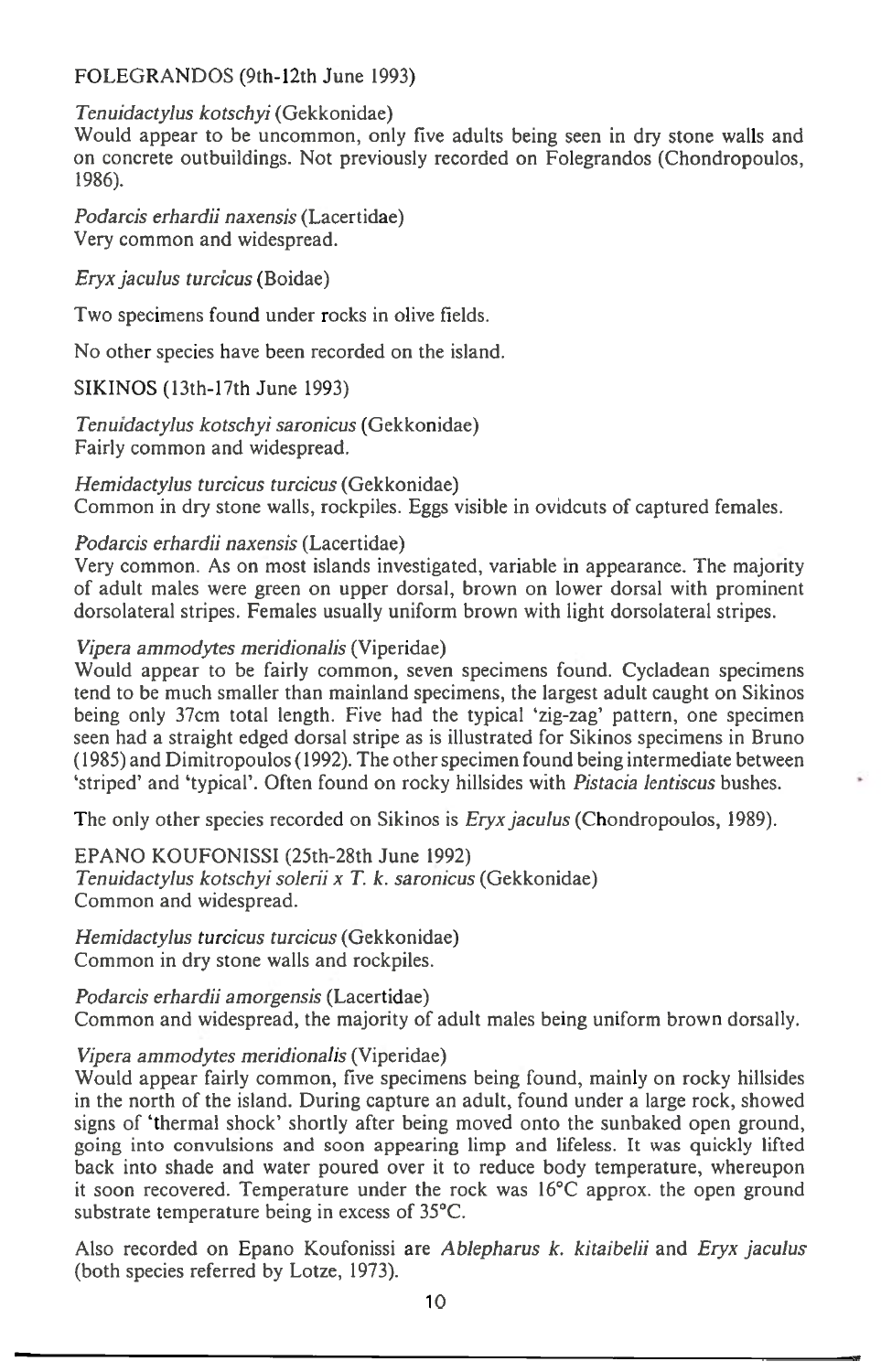

**Plate 1. - Juvenile** *Vipera lebetma schweizeri.* **Milos** 



Plate 2. - *Podarcis erhardii naxensis.* **Folegrandos**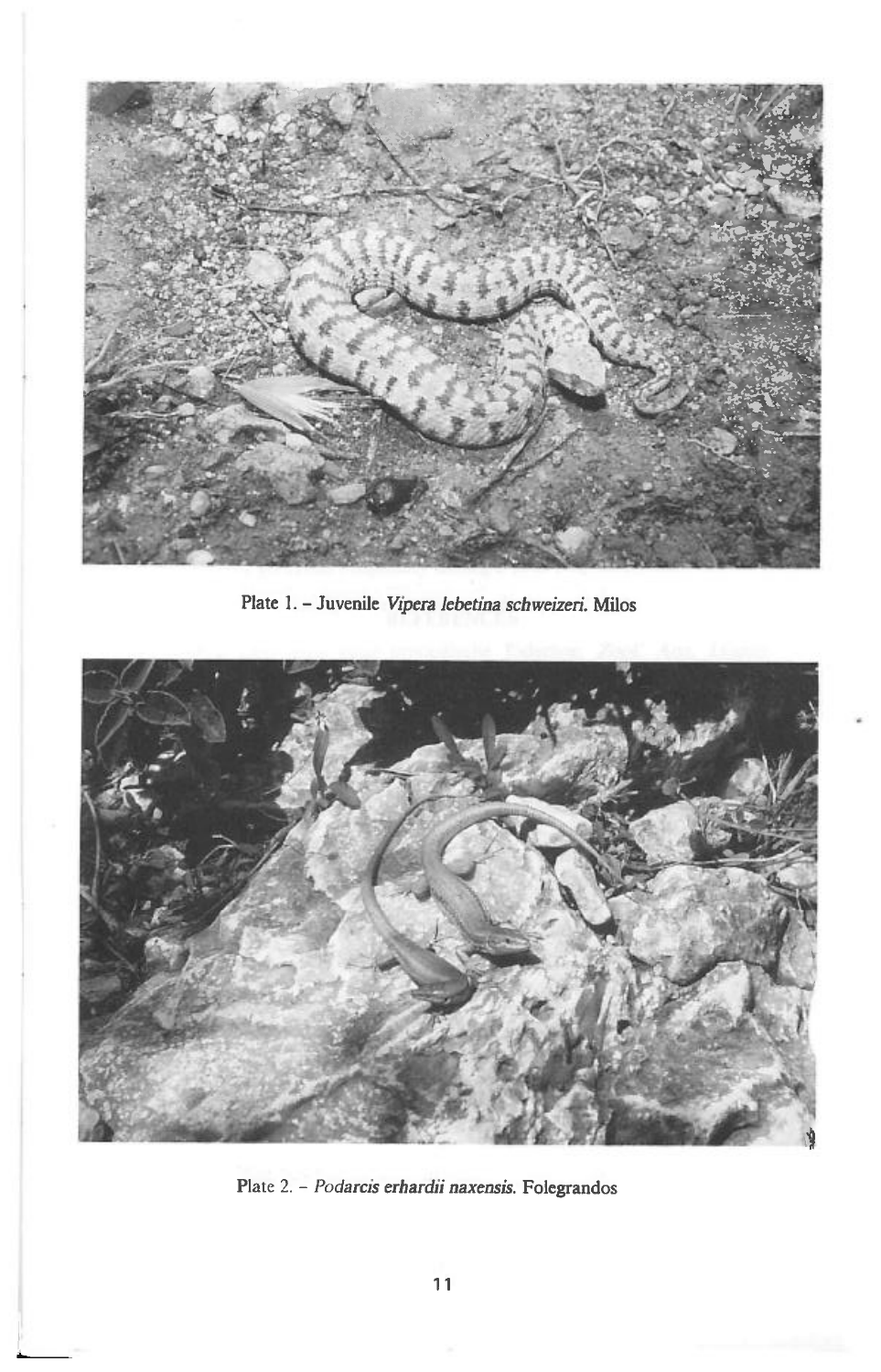

Plate 3. - *Tenuidactylus kotschyi.* Folegrandos



Plate 4. - *Eryx jaculus turcicus.* Naxos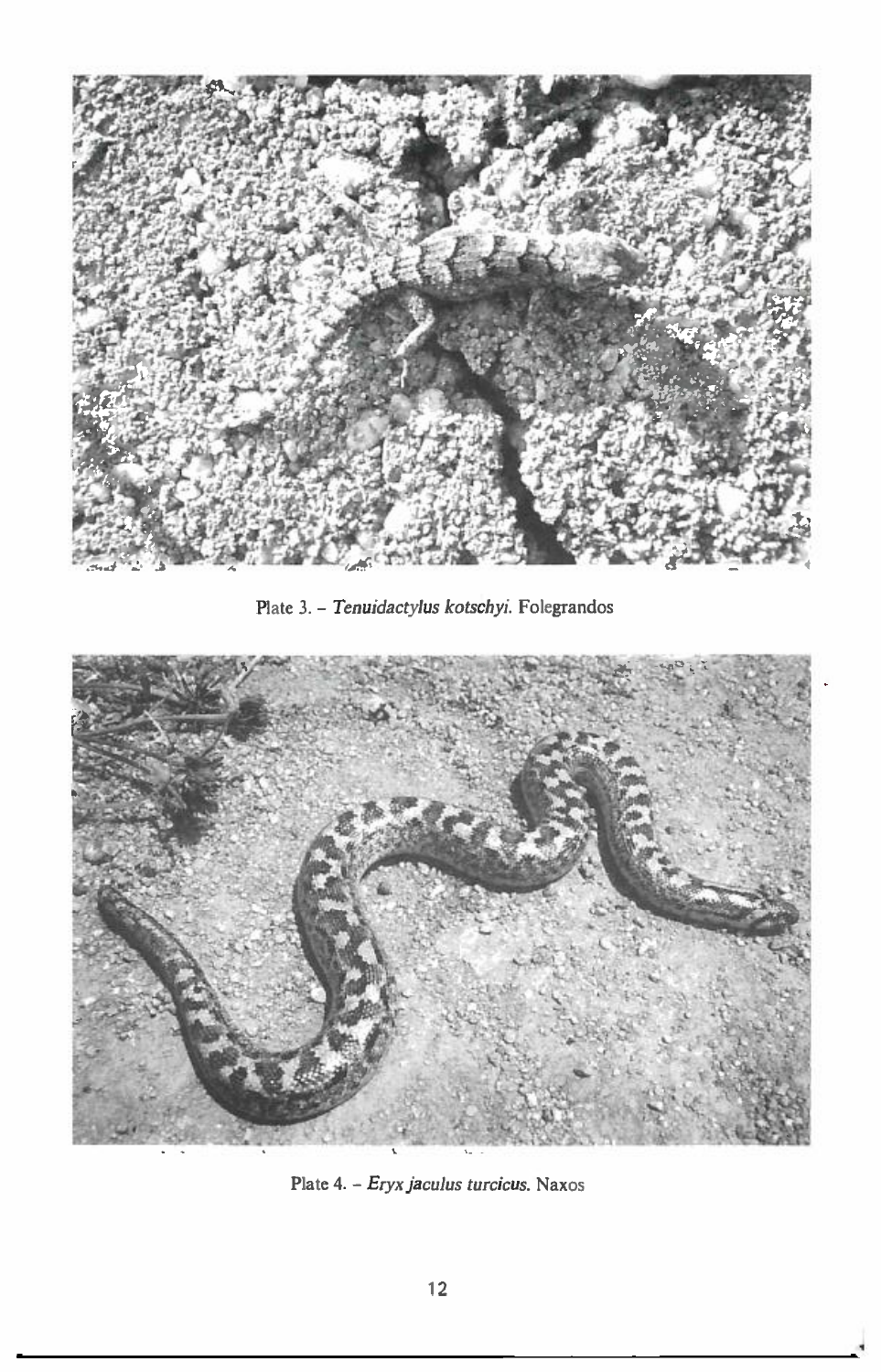SCHINOUSSA (29th-30th June 1993)

*Tenuidactylus kotschyi solerii x T. k. saronicus* (Gekkonidae) Very common and widespread.

*Hemidactylus turcicus turcicus* (Gekkonidae) Several specimens found, presumably fairly common.

*Podarcis erhardii naxensis* (Lacertidae) Common, though less so than other islands with *P. erhardii* investigated.

Other species on record for Schinoussa include *Eryx jaculus* (Lotze, 1973), which according to locals I spoke to is very common. Lotze (1973) also listed *Elaphe quatuorlineata* amongst the islands species, based on local information. However, the locals I spoke to seemed unfamiliar with this snake and, though its occurrence is certainly possible, it is likely to be uncommon.

NOTE: Subspecific status of *Tenuidactylus kotschyi* and *Podarcis erhardii is* as given by Chondropoulos (1986) though, as Chondropoulos points out, the subspecific status of these taxa is often controversial and in need of review.

#### ACKNOWLEDGEMENTS

The author wishes to thank both Achilles and Mr. M. Dimitropoulos for information freely given and for generous hospitality during a brief stay on Syros.

# **REFERENCES**

- Ahl, E. (1937). Uber eine neue eruopaische Eidechse. *Zool. Anz. Leipzig* 177: 155-157.
- Bruno, S. (1985). *Le Vipere d'Italia e d'Europa.* Edagricole, Bologna. p.84.
- Chondropoulos, B.P. (1986). A checklist of the Greek reptiles. I. The lizards. *Amphibia-Reptilia* 7: 217-235.
- Chondropoulos, B.P. (1989). A checklist of Greek reptiles. II. The snakes. *Herpetozoa*  2(1/2): 3-36.
- Clark, R.J. (1968). A collection of snakes from Greece. *Brit. J. Herpetol.* 4(3): 45-48.

Clark, R.J. (1971). Further comments on the Aegean 4-lined snake, *Elaphe quatuorlineata* (Lacepede), including a consideration of the Amorgos *Elaphe*  snakes. *Brit. J. Herpetol.* 4(8): 207-209.

- Clark, R.J. (1972). New locality records for Greek reptiles. *Brit. J. Herpetol.* 4(11): 311-312.
- Clark, R.J. (1989a). A report on a Herpetological trip to the N.E. Aegean. *The Herptile*  14(2): 68-82.
- Clark, R.J. (1989b). A checklist of the Herpetofauna of the Argo-Saronic Gulf District, Greece. *Brit. Herpetol. Soc. Bull.* 28: 8-24.
- Clark, R.J. (1990). An appraisal of the status of *Coluber jugularis* and *Elaphe quatuorlineata* in Greece. *The Herptile* 15(2): 42-64.
- Corbett, K. (ed.). (1989). *Conservation of European Reptiles and Amphibians.*  Christopher Helm, London.
- Dimitropoulos, A. (1992). Snakes in the Cyclades. *Syriana Grammata* 18: 93-161. (In Greek with English summaries).
- Frör, E. & Beutler, A. (1978). The herpetofauna of the oceanic islands in the Santorini archipelago, Greece. *Spixiana* 1(3): 301-308.